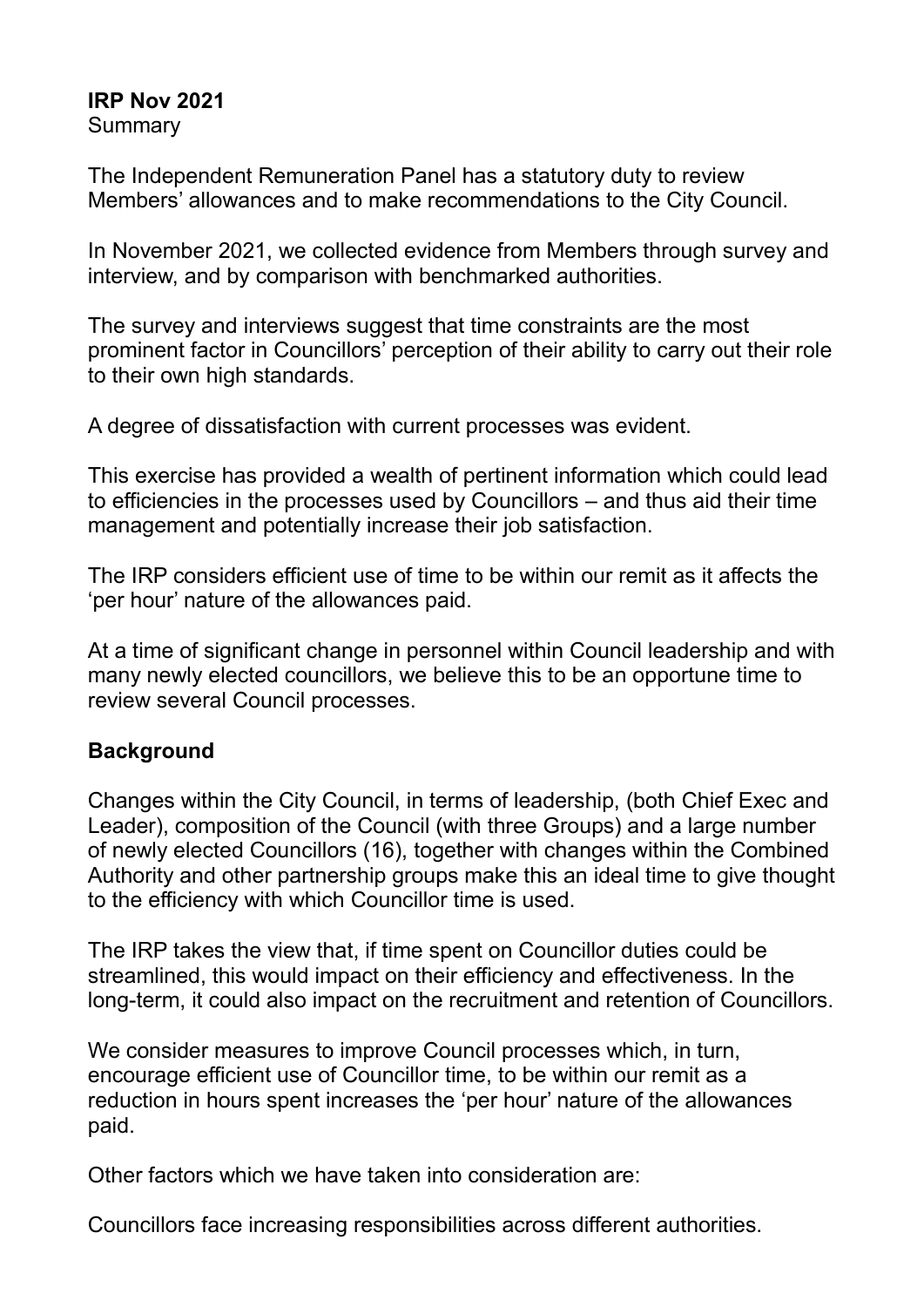Advances in technology A constrained Council budget The desire by Councillors to encourage diverse and equitable representation on the Council

# **Methodology**

A confidential survey was sent to all Councillors. Ten were returned.

We took interview evidence from 16 Councillors ensuring that we included both new and experienced Councillors, Leaders of all three groups, members of all three groups, chairs of City Council committees and Councillors who sit on partnership bodies. We also interviewed the Chief Executive. These sources brought forth a wealth of information about processes and procedures. We feel that improvements in these, if implemented, would enhance the operation of the Council.

We looked at evidence from benchmarked authorities – our statistical and geographical neighbours: Cheltenham, Crawley, Exeter, Lincoln, Norwich, Oxford, St Albans and Welwyn Garden City plus all Cambridgeshire District Councils – also Cambridgeshire County Council (as local top tier authority).

# **Findings**

Themes which emerged across both survey and interview are:

the amount of time which has to be given to the Councillor role the difficulties experienced by Councillors with full-time jobs the difficulties experienced by Councillors with caring responsibilities the difficulties experienced by new Councillors the 'softer' areas that could be addressed to increase Councillors' well-being and job satisfaction – to aid retention the increased effectiveness of Councillors when allowed to have hybrid meetings and remote voting the volume and opaqueness of some paperwork that Cambridge City Council is an atypical District Council so benchmarking is useful but need not circumscribe decisions

# **RECOMMENDATIONS**

Time efficiency

To increase the efficiency and effectiveness of meetings:

Use hybrid / remote meetings where possible Use proxy voting if it becomes possible to do so Consider pairings between political groups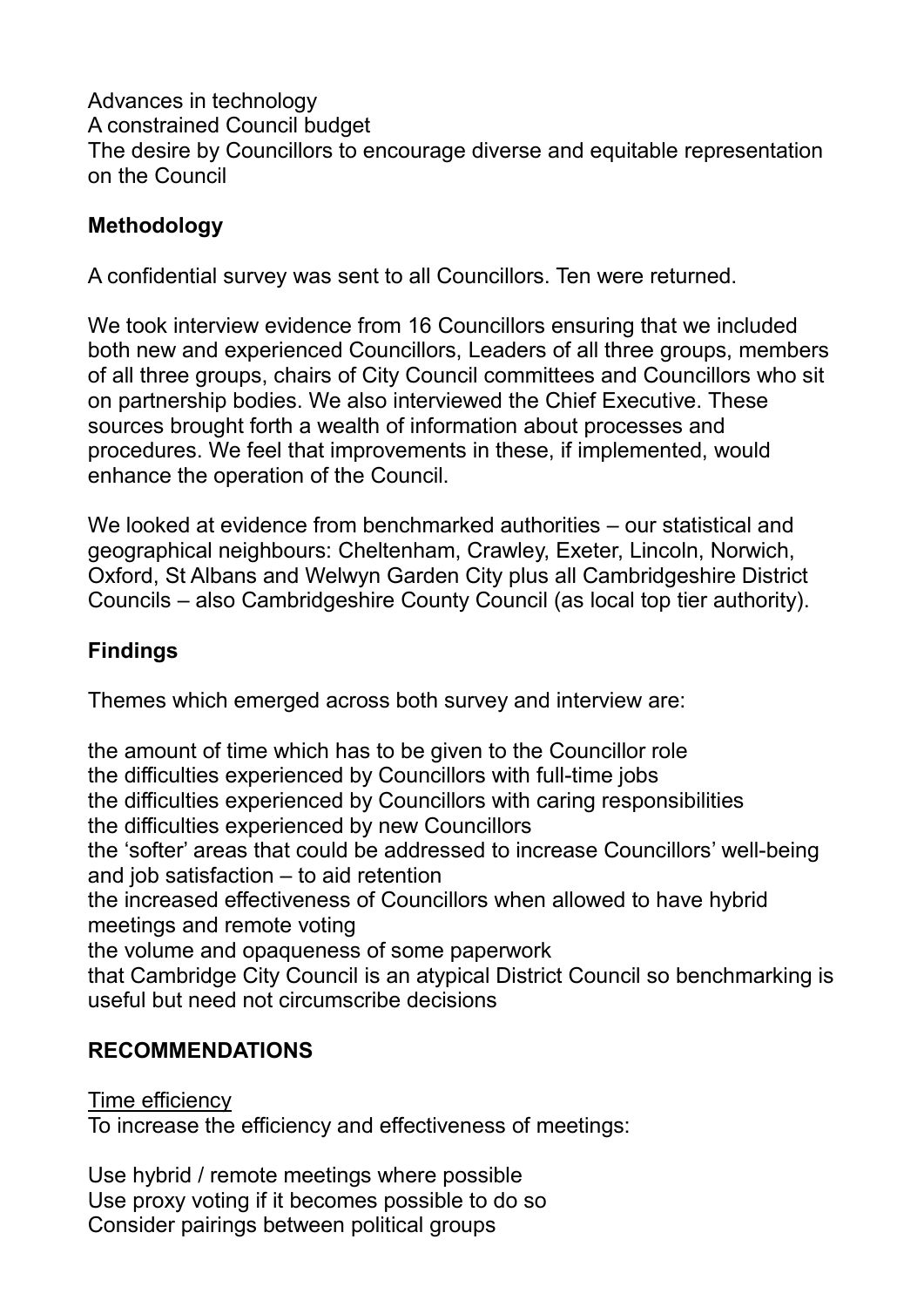Continue to lobby Government with evidence of improved efficiency/effectiveness/attendance when using a hybrid meeting structure Consider chair's training for all – for both the chairs and the chaired – what to expect from meetings, agendas, reports, executive summaries

Consider improvements in paperwork for meetings – this to include training for officers in report writing

The issue of the quality and volume of paperwork for joint meetings and the ease of access to the location of those meetings will need to be passed to the relevant Leaders of those partner bodies.

Consider the timing of meetings and length of meetings (balancing late evening travel / those in full-time work)

Consider a reduction in the number of meetings per committee and / or the number of committees

Consider whether Area Committees still have a use

Increase (and stick to) deadlines for reports and amendments for meetings Keep abreast of the opportunities provided by new software

## Job satisfaction and well-being

Introduce a Parental Leave policy – for new babies – to include cover for all Councillor duties including ward duties

Introduce a Carers' Leave policy – for continued care of dependents – older children / elderly relatives / disabled dependents – to include cover for all Councillor duties including ward duties

Consider accessibility issues for all venues and ensure that partner bodies do likewise

Consider an exit interview for Councillors standing down

Consider a cross-party 'youth group' of Councillors

## For new Councillors

Access to information – on-line briefings have been well received as has 'who does what' in the Council. This could be expanded to 'who to go to' in the City Council and with enhanced information about County officers and other partnership groups as appropriate – to be sent to both new and experienced **Councillors** 

Induction training – consider whether to rerun or provide an update after 6 months

Consider further/different training for new minority group Councillors Consider the provision of an FAQ page for Councillors – this would need an officer to keep it updated

Mentoring – consider formalising a mentoring system for new Councillors. This is particularly pertinent for those in the minority group.

In relation to Councillors with SRAs / Executive Councillors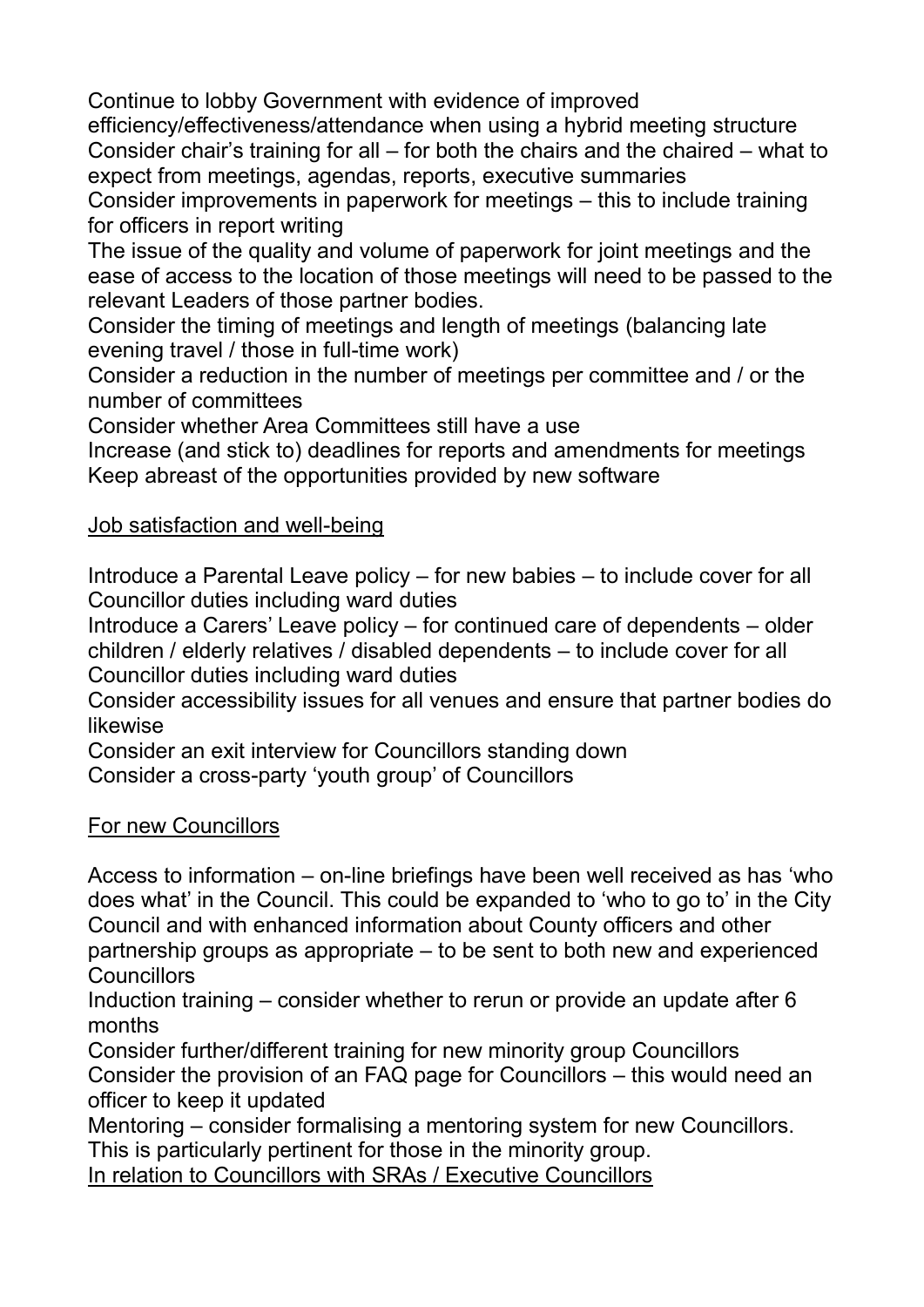Consider different structures of delegation to encourage diversity in these roles and to spread the load Consider streamlining the organisation of the Council

### Case work

Initially, to research and introduce case-work software – there are several to choose from

## Expenses

Investigate the reasons for the poor take-up of claimed expenses

## To encourage diversity – strategic issues

Those Councillors of working age rely on flexibility in their paid work. Consider an outreach to employers in relation to their social responsibility and to outline the value that service as a Councillor will bring to them as employers, ie training and development in management areas. (This was done nationally to encourage employers to support their staff in taking up school governorships and was very successful with large and medium sized employers.)

Reach out to pre-Councillors – to encourage and give a realistic view of Councillor work

# **SPECIFIC RECOMMENDATIONS FOR ALLOWANCES**

The change in Leader seems likely to prompt, if not necessitate, changes in the distribution of roles and responsibilities and ways of working. This, together with the potential outcome of the Governance review and the impact of increasing joint working with neighbouring councils on partnership bodies, make it likely that any recommendations made on SRAs in this Review will need to be revisited within the next two years

# **Special Responsibility Allowances**

All Special Responsibility Allowances are calculated as a percentage of the Basic Allowance, including those not listed below.

1. Within the City Council:

In order to allow the Leader to delegate further, it is recommended that an SRA should be paid to each of the two Deputies at 25% of an Executive Councillor's allowance – ie half a BA. We recommend that this allocation be linked to a clear definition of the responsibilities of the Deputy Leader (nonstatutory) role.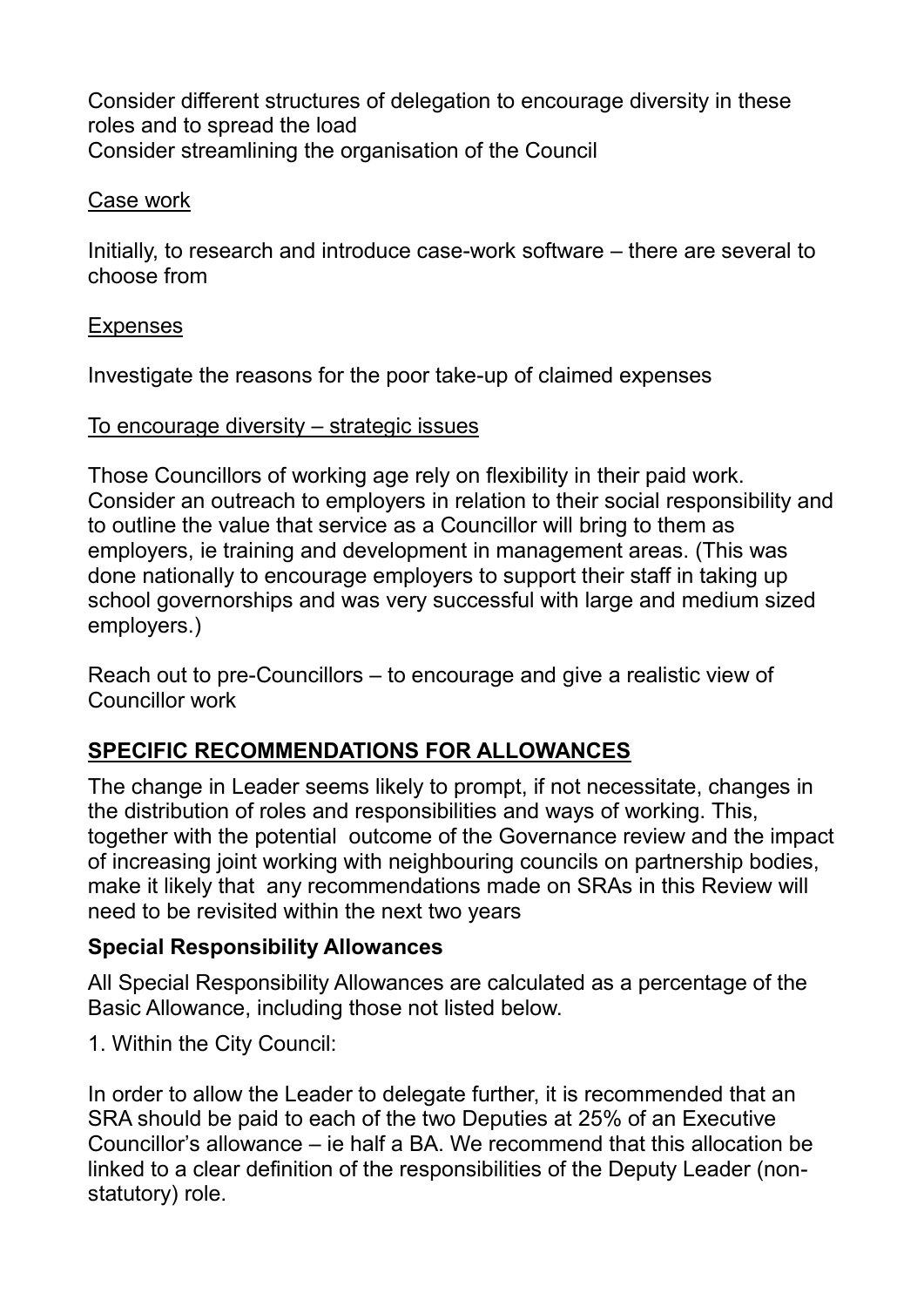2. For Members serving on Executive Committees of the Combined Authority:

SRAs currently cover:

CA Board (10 scheduled meetings May 21-April 22) at the rate of one x Basic Allowance

CA Overview and Scrutiny (8 scheduled meetings May 21-April 22) at the rate of 25% of BA

CA Audit and Governance (6 scheduled May 21-April 22) at the rate of 10% of BA

It is recommended that those serving on all CA committees receive an SRA of 20 % of Basic allowance:

Overview and Scrutiny (8 scheduled meetings May 21-April 22) Audit and Governance (6 scheduled May 21-April 22) Transport and Infrastructure (6 scheduled meetings May 21-April 2022) Skills (6 scheduled meetings May 21-April 2022) Housing and Communities (6 scheduled meetings May 21-April 2022)

And the CA Board Member (10 scheduled meetings May 21-April 22) continues to receive BA x 1

## **Basic allowance index**

3. It is recommended, following the suggestion by several Councillors, that Basic Allowance be linked to the index used for City Council employees instead of the National Living Wage.

# **For future consideration:**

Examine the relationship between SRAs for Group leaders of opposition / minority groups

Examine whether Area Committee SRAs should be discontinued

There was a general concern among Councillors that, although the Basic Allowance for City Councillors is now commensurate with that of benchmarked District Councils, the non-typical nature of this council could mean that there are anomalies in the level of Basic Allowance in relation to the spread and depth of responsibilities undertaken by Councillors in Cambridge. The IRP recommends that the level of Basic Allowance be reviewed again in four years – together with the distribution between BA and SRAs.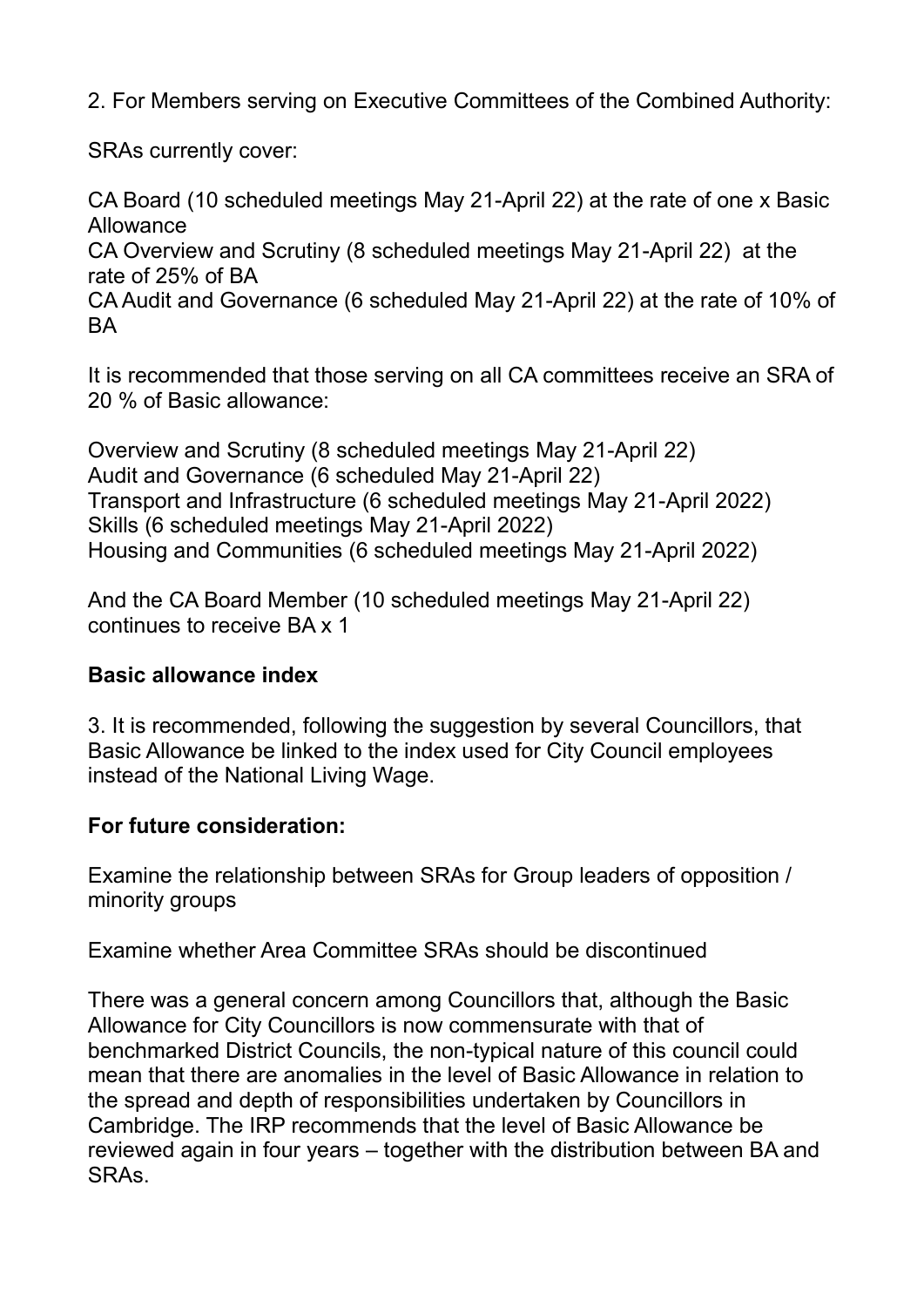Appendices:

# **Terms of Reference**

To recommend a scheme or schemes to the Council which

i.recognises that councillors undertake council work for the sake of public service and not private gain

ii. recognises in both basic and special responsibility allowances the varying demands placed upon councillors, dependent upon their roles and responsibilities

iii. fairly and equitably compensates councillors, so far as the Panel thinks appropriate, for the time and effort they can reasonably be expected to devote to their work as a councillor

- iv. is economic, efficient to administer and effective
- v. is easy to understand and explain

vi. recognises the level of out of pocket expenses councillors incur vii.has flexibility to reflect changes of responsibilities of councillors during the course of the year

viii.ensures that a benchmarking exercise is undertaken with other comparable Councils.

ix.ensures that equality and diversity implications are considered so that a diverse range of Councillors can be attracted.

# **Evidence gathered**

Allowances Schemes of the following Councils:

Cheltenham, Crawley, East Cambs, Exeter, Fenland, Huntingdonshire, Lincoln, Norwich, Oxford, South Cambridgeshire, St Albans, Welwyn Hatfield and Cambridgeshire County. Also East of England Allowances Survey (as at September 2021).

Interviews with Chief Executive and 16 city councillors (out of 42)

Survey questions to 42 city councillors (10 returned). The survey questions are at the end of this appendix.

# **Members of the Panel are:**

# Jane Phillips

Jane has worked as a teacher and a business psychologist. She has also been a school governor for over thirty years, working with five different schools in Hertfordshire and Cambridgeshire. During this time, she has been the Chair of Governors and the Chair of Personnel and has drawn up policies on governor expenses and a code of conduct for the governing body. From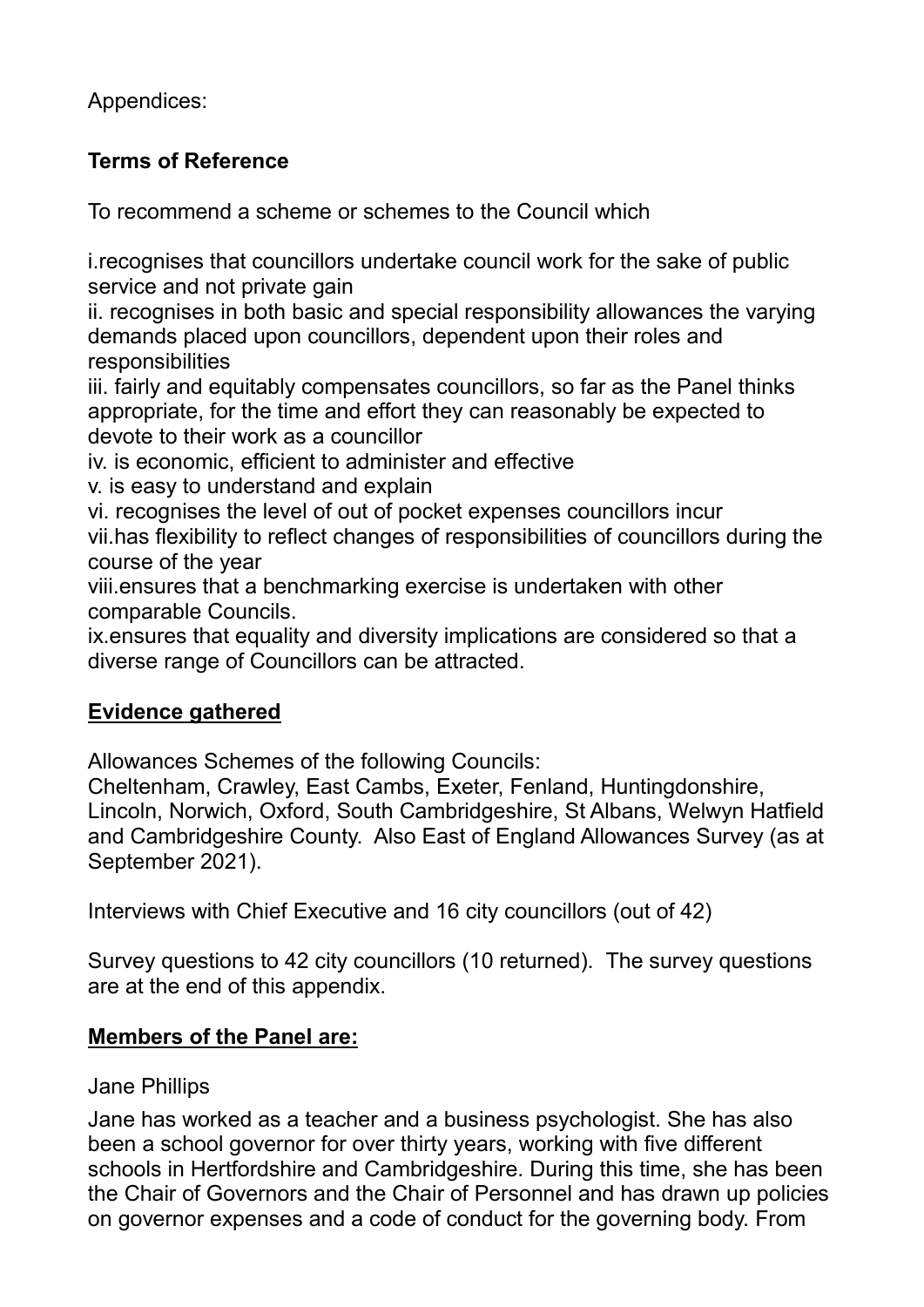1992-1995 she was the Chair of Hertfordshire Governors' Association and from 2000-2003 she was the Chair of the National Association of School Governors. She is now the Chair of Birdwood Area Residents' Association in Cambridge. In her spare time she has completed an MA in Crime Writing and is writing the third book in a crime trilogy. She lives in Cambridge.

## Graham Jagger

Graham is a Cambridge graduate and professional HR manager and consultant with wide public and private sector experience. During the last 20 years he has worked in the NHS at Trust, regional and national levels including as Director of Corporate Development at Papworth Hospital NHS Foundation Trust and as Agenda for Change Director for Papworth, Addenbrookes and the East of England. He was appointed to the independent NHS Pay Review Body by the Secretary of State for Health in 2009, responsible for reviewing and making recommendations to government on changes to the pay and conditions of NHS staff. From 2012 he was Lead Governor, Papworth Hospital NHSFT and Director of Healthwatch Cambridgeshire and Peterborough. Currently he chairs the East of England Advisory Committee on Consultant Clinical Excellence Awards and is a Member of the NHS Reconfiguration Panel which advises the Secretary of State on contested service change proposals. He has six years' experience of reviewing a members' allowance scheme as member and then chair of the Independent Remuneration Panel at South Cambridgeshire District Council. He lives in Cambridge.

## Rob Bennett

Rob is the independent person for Cambridge City Council dealing with complaints against councillors. He worked as a partner with PricewaterhouseCoopers (PwC) until 2010 and led the public sector audit business in the South and East of England. He is a non-executive director and audit and risk committee chair for Flagship Housing Group, the largest housing association in the East of England with over 30,000 properties. He is a non-executive member of Norfolk & Waveney Clinical Commissioning Group's Governing Body and chair the audit committee and the conflicts of interest committee. Rob is the independent chair of the audit committee for the Norfolk Police and Crime Commissioner, the independent hospital manager for Norfolk & Suffolk NHS Foundation Trust dealing with the detention of patients under Mental Health legislation. He is also the chair for a local charity which manages a country park on the outskirts of Norwich and a volunteer at the Norwich Foodbank.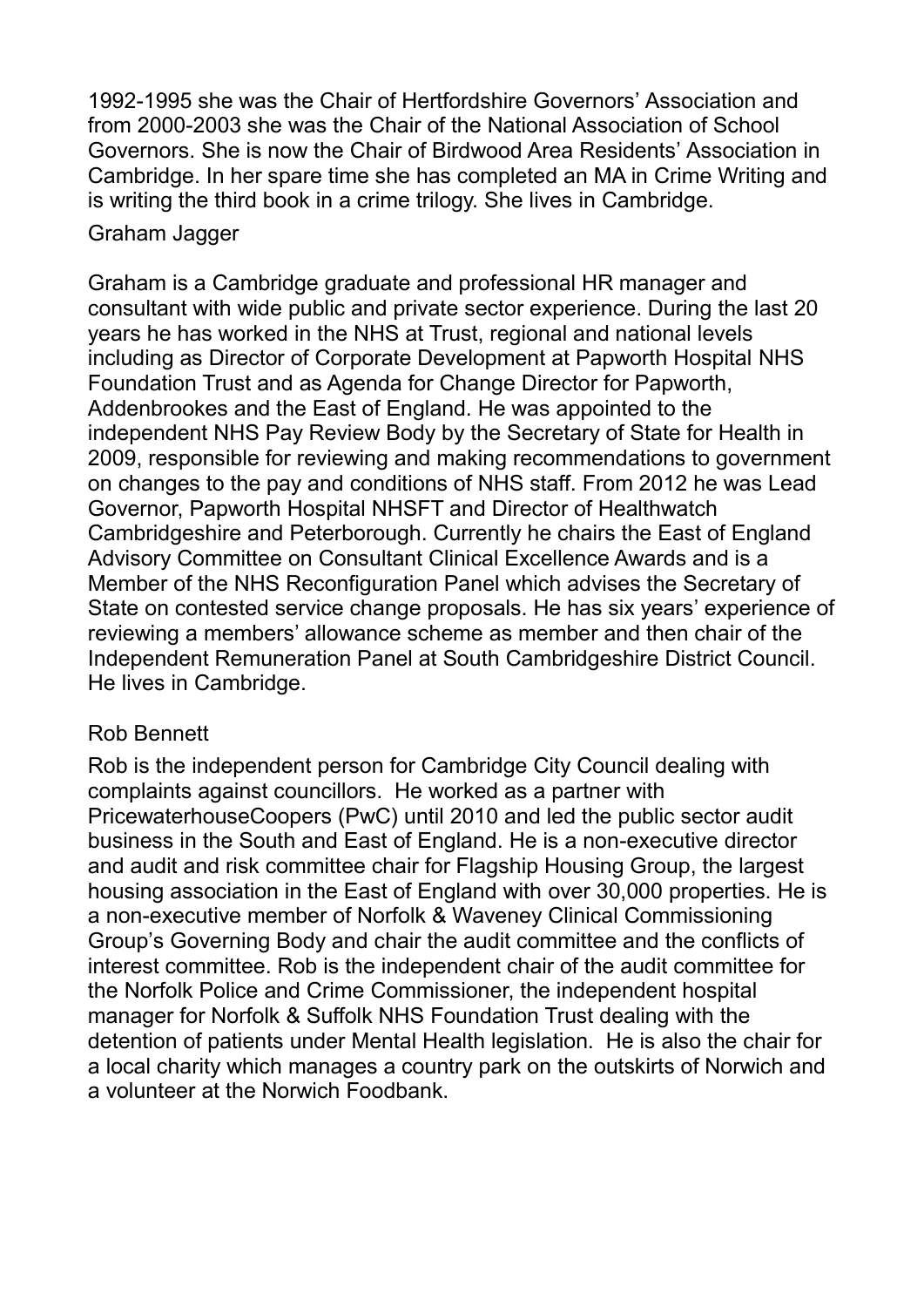### **Independent Review Panel to advise on Councillor Allowances – Autumn 2021**

Panel members: Jane Phillips, Graham Jagger, Rob Bennett

#### Questions for Councillors

Five years ago the Independent Review Panel undertook a major overhaul of the allowances for councillors. We have a statutory obligation to review this system every four years when linked to an annual increase by Index. This provides an opportunity to investigate changing requirements, ensures that allowances are appropriate and adequately reflect responsibilities. As part of this review we take into account practice in our statistical and geographical neighbours eg Oxford, South Cambs and Norwich. This year, we are mindful of the budget challenges in the next financial year and beyond.

It would be very helpful to get a wide range of councillor views on the following areas. Your responses will be treated in complete confidence and used to inform the Panel's deliberations. A response to any question is optional.

### **Equality issues and barriers to entry**

1. Have you experienced any barriers in carrying out your role as a member? If so, what are they?

2. Have you a view on how these might be addressed in relation to councillor allowances?

3. Do you have any views on what needs to be incorporated into a Council parental leave policy and related family friendly policies to encourage a wider range of people to become councillors eg. better child-care provision and facilities; more flexible timing and mode of meetings (remote/ hybrid); defined care leave cover arrangements etc?

#### **Basic Allowance**

The basic allowance currently aligns with the increases in the Government's National Living Wage. Cambridge's basic allowance is now on a par with neighbours who peg their BA annual increases to the local government employee increase.

4. A proposal is that the basic allowance is increased with local government employee pay (not chief officers). Do you think this appropriate?

Yes No **Other** 

5. If Other, please expand

#### **Special Responsibility Allowances**

The City Council is generous in the proportion of SRAs it authorises – 72% of councillors are in receipt of an SRA. This is higher than the 50% recommended by South East Employers.